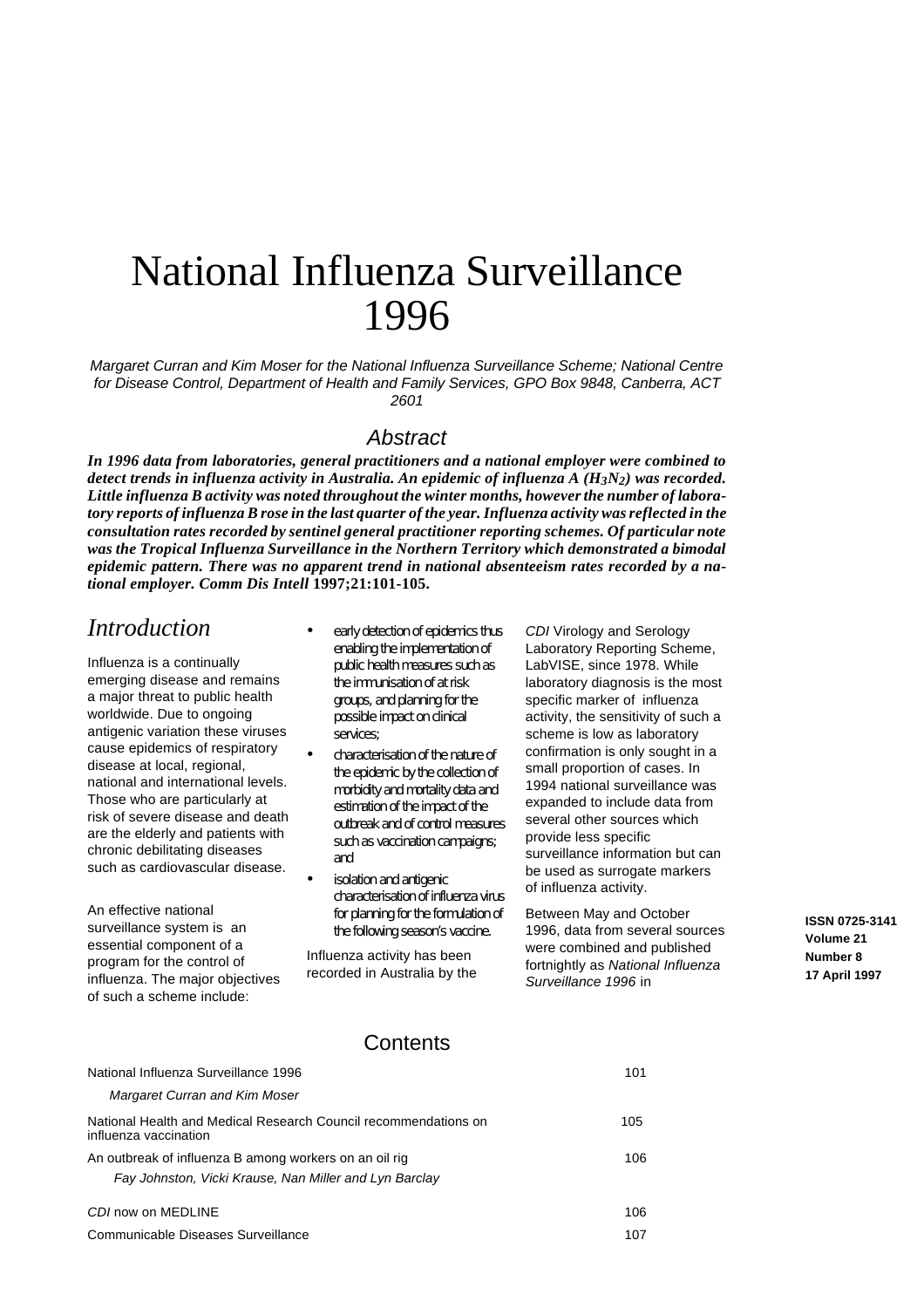Communicable Diseases Intelligence.

This is the annual report of National Influenza Surveillance for 1996.

## *Surveillance methods*

**Three types of surveillance data were included in National Influenza Surveillance 1996. These were laboratory surveillance, sentinel general practitioner surveillance and absenteeism surveillance. Some of these were State and Territory based rather that national schemes.** 

#### **Laboratory surveillance**

Laboratory diagnoses of influenza, and in particular influenza virus isolation, constitute the gold standard in influenza diagnosis and surveillance specificity<sup>1</sup>. In 1996 the CDI Virology and Serology Laboratory Reporting Scheme's influenza reports were included in National Influenza Surveillance 1996. Twenty-one sentinel laboratories from throughout Australia contributed reports to LabVISE in 1996. In addition the World Health Organization (WHO) Collaborating Centre on Influenza Reference and Research contributed reports on the subtypes of influenza viruses isolated during the season in Australia. This provided information on the degree to which circulating viruses were related to current vaccine strains and strains circulating elsewhere in the world.

#### **Sentinel general practitioner surveillance**

Four sentinel general practitioner schemes recording influenza-like illness were included in National Influenza Surveillance 1996. These included the Australian Sentinel Practice Research Network 2 (ASPREN, a national network), the New South Wales Sentinel General Practice Scheme and the Victorian Sentinel General Practice Scheme. In addition data from Tropical Influenza Surveillance, a sentinel network of general practitioners in the Northern Territory, were included for the first time<sup>3</sup>. This scheme adopted the ASPREN case definition while case definitions varied for the other schemes.

The ASPREN case definition was:

(a) Viral culture or serological evidence of influenza virus infection, or

- (b) influenza epidemic, plus four of the criteria in (c), or
- (c) six of the following:
	- (i) sudden onset (within 12 hours)
	- (ii) cough
	- (iii) rigors or chills

reports

aboratory

- (iv) fever
- (v) prostration and weakness
- (vi) myalgia, widespread aches and pains
- (vii) no significant respiratory physical signs other than redness of nasal mucous membrane and throat
- (viii) influenza in close contacts.

#### **Absenteeism surveillance**

Absenteeism surveillance provides a non-specific measure of the effects of influenza epidemics. National Influenza Surveillance 1996 included Australia Post sick leave absenteeism surveillance which had the potential to measure the impact of influenza activity on the adult population on a national scale. Absenteeism was reported as the percentage of total employees absent from work on a single day of the week.

#### Figure 1. Influenza A laboratory reports, 1991 **to 1995 average and 1996, by month of specimen collection**



## *Results*

#### **Laboratory surveillance**

#### **CDI Virology and Serology Laboratory Reporting Scheme**

An epidemic of influenza A  $(H_3N_2)$ was recorded by this scheme in 1996. Reports peaked in July, with July and August being the usual peak months for laboratory-diagnosed influenza A in Australia (Figure 1). Overall this was a larger epidemic than those recorded previously by this scheme (Figure 2). There was little variation between the States and Territories with respect to the peak month of reporting (Figure 3), July being the peak month in all jurisdictions. There were 1,642 reports of influenza A received for the year, of which 70 (4%) were identified as being  $H_3N_2$ strains. No reports of  $H_1N_1$  strains were received; the strains of the remainder were unknown. The

#### **Fig ure 2. Influenza A and B laboratory reports, 1979 to 1996, by year of specimen collection**

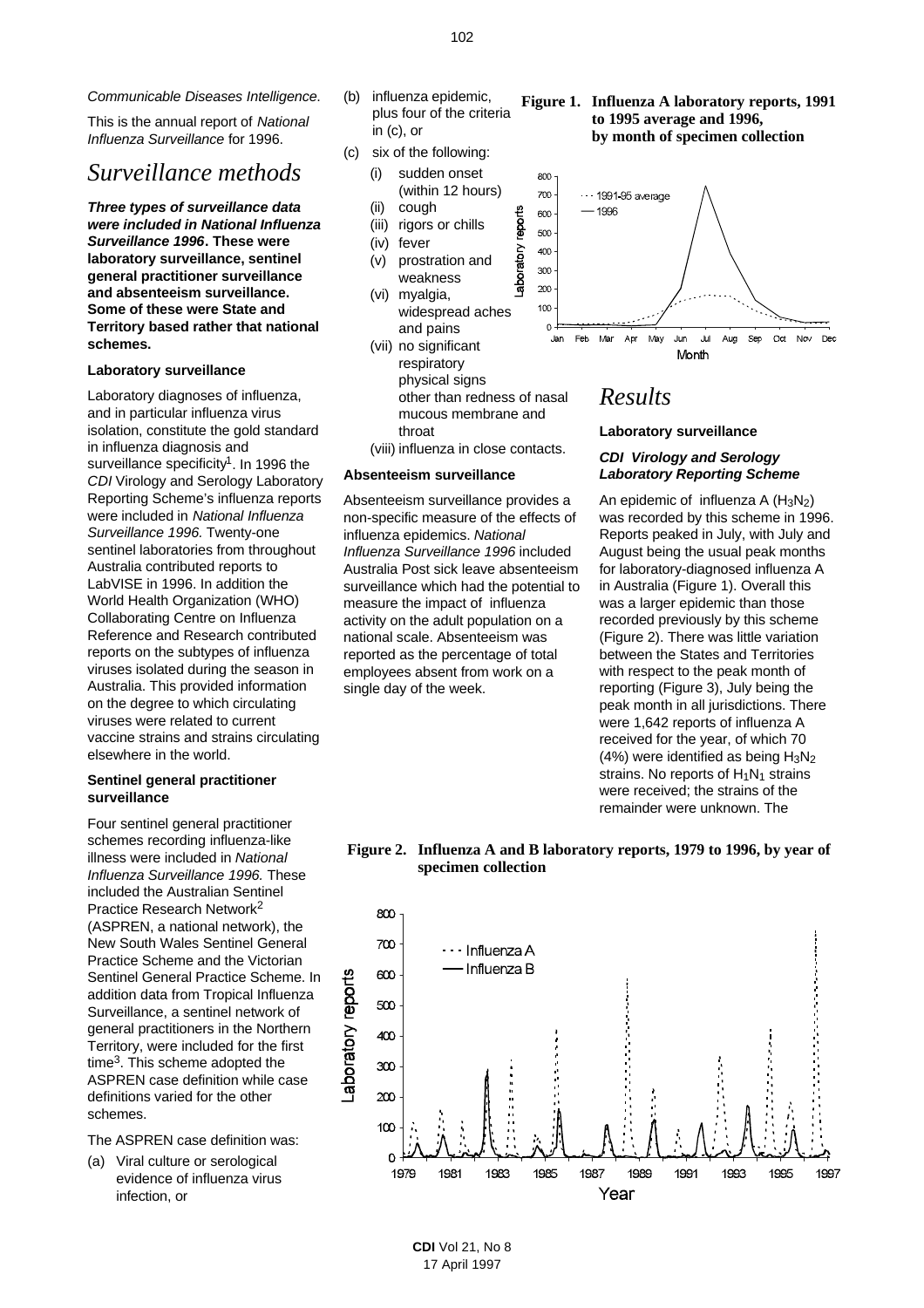







male:female ratio was 1.1:1 and 45% of reports were for children under the age of five years (Figure 4).

There were 78 reports of influenza B received by the LabVISE scheme in 1996. This was average for a non-epidemic year (Figure 2). Reports remained low throughout the winter, but rose during the last three months of the year (Figure 5). The male:female ratio was 1.6:1 and 26% of reports were for preschool-aged children (less than 5 years of age).

#### **WHO Collaborating Centre for Reference and Research on Influenza**

**During 1996, a total of 693 influenza isolates from Australian laboratories were analysed at the Centre. The great majority of these (677) were influenza A (H3N2) strains and the remaining 16 isolates were influenza B. No isolates of influenza A (H1N1) were**

**received from Australian laboratories during 1996.**

**Influenza A (H3N2) viruses closely related to the A/Wuhan/359/95 variant predominated in all areas sampled, almost totally replacing the A/Johannesburg/33/94-like viruses. A/Wuhan-like viruses had been found in small numbers in the previous northern winter and its replacement of the previous variant was unusually rapid. Approximately 5% of isolates were A/Johannesburg-like and 90% were A/Wuhan-like while the remaining 5% showed some reduction in reactivity with all reference antisera including that to A/Wuhan. These latter isolates displayed some antigenic heterogeneity but, as yet, there is no clear indication of further significant antigenic drift variants emerging which would not be covered by A/Wuhan-containing vaccines.**

**were all closely related antigenically to the B/Beijing/184/93 vaccine strain.** 

## **surveillance**

Consultation rates for influenza-like illness reported by general practitioners to the ASPREN scheme rose from June through to September as has been the case in previous years (Figure 6). Both the New South Wales and Victorian schemes demonstrated similar patterns of consultation to those recorded by ASPREN (Figure 7). By contrast and of particular note were data from Tropical Influenza Surveillance in the Northern Territory which displayed a bimodal pattern: consultation rates peaked in late March with a larger peak in August and September (Figure 7). Both of these peaks were attributable to influenza

Figure 4. Influenza A laboratory reports, 1996, by **age group and sex**







Month **The influenza B strains analysed**

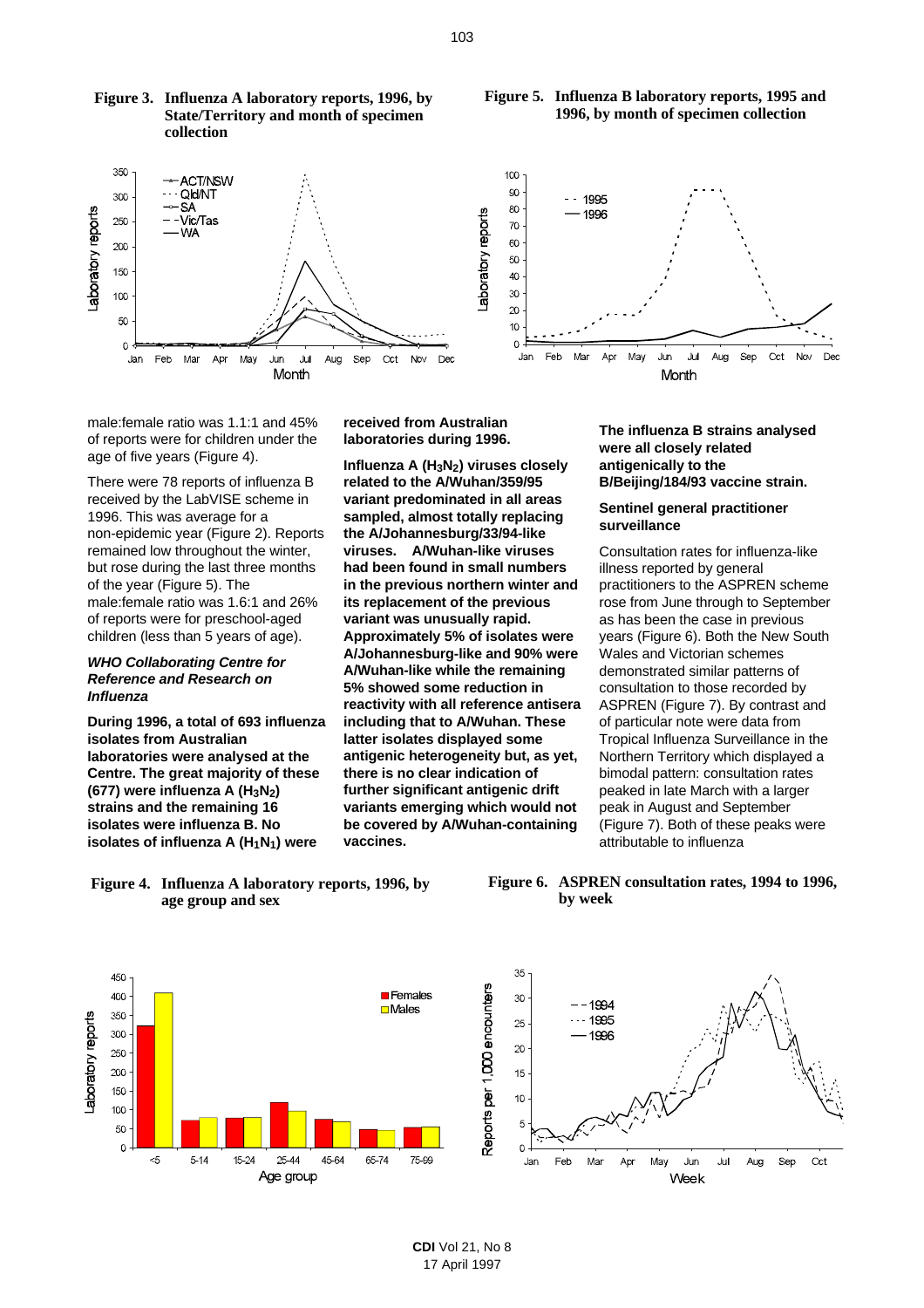

#### **Fig ure 7. Sentinel general practitioner consultation rates, 1996, by week and scheme**

#### **Fig ure 8. Australia Post absenteeism rates, 1996, by week**

A/Wuhan/359/95 (Fay Johnston, Northern Territory Health Services, personal communication).

#### **Absenteeism surveillance**

National absenteeism rates reported by Australia Post remained between 2% and 3% throughout the winter months (Figure 8). There was no apparent trend which could be attributed to increased influenza activity.

## *Discussion*

In 1996 in Australia an epidemic of influenza A  $(H_3N_2)$  was documented. There was little influenza B activity. While in the past annual winter epidemics of influenza A have been observed, influenza B outbreaks have been recorded in alternate years. As the last epidemic of influenza B was recorded in 1995<sup>4</sup>, we expect an outbreak of this virus in 1997. An early indication may be the rise in the number of laboratory reports in late 1996, this probably being due to the outbreak on an oil rig off the coast of Darwin<sup>5</sup>.

Although LabVISE is a sentinel scheme, seasonal trends in influenza activity are reflected in the data produced by this system. As in previous years, laboratory reports provided the most specific information on influenza activity in Australia in 1996. Laboratory surveillance remains the best available indicator for influenza surveillance. However it is difficult to ascertain the extent and severity of the influenza epidemic from the data presented here. While the laboratory data demonstrated an unusually high peak, this was not reflected in consultation rates for influenza-like illness recorded by

sentinel general practitioners, which were similar to previous years.

As the LabVISE scheme recorded only  $H_3N_2$  and no  $H_1N_1$  sub-types it can be deduced that  $H_3N_2$  was the epidemic sub-type in 1996. This was confirmed by data from the WHO Collaborating Centre for Reference and Research on Influenza which also reported no H1N1 isolates in 1996. The last epidemic year for  $H_3N_2$  in Australia was 1994. In the 1996-1997 northern winter, epidemics of this sub-type were recorded in Western Europe and North America. However, many countries also experienced a second epidemic wave due to influenza B. (WHO World Wide Web site. Influenza Global Situation, 26 February 1997). Recent outbreaks of influenza B have been recorded in the United Kingdom and Canada. Outbreaks in Asia (China, Iran and Israel) have more commonly involved influenza B while the epidemic in Japan was due to influenza A  $(H_3N_2)^{6,7}.$ 

The predominant strains of influenza virus isolated in 1996 were closely related to A/Wuhan/359/95. This virus was included in the Australian vaccine for 19978. The influenza B strains analysed were also antigenically closely related to the B/Beijing/184/93 vaccine strain.

The sentinel general practitioner schemes provided timely information on reports of influenza-like illness in Australia. A similar seasonal pattern was observed in the ASPREN, New South Wales and Victorian data. However the Northern Territory demonstrated a markedly different pattern of consultation for influenzalike illness. In 1996 the Northern Territory experienced two outbreaks of influenza, an early small peak

> **CDI** Vol 21, No 8 17 April 1997

which preceded the winter epidemic elsewhere in Australia, followed by a much larger peak later in the year. This is consistent with data from other tropical regions which also recorded a bimodal pattern of disease<sup>9</sup>.

National absenteeism rates reported by Australia Post remained between 2% and 3% throughout the winter months, similar to the previous year<sup>4</sup>. This is an insensitive measure of influenza activity in Australia. It is not clear whether a major epidemic would be reflected in the data collected by this scheme.

National Influenza Surveillance will continue in the winter of 1997. While laboratory data continue to form the cornerstone of the scheme, data on influenza-like illness reported by sentinel general practitioners provide a reliable non-specific indicator of influenza activity in the Australian community. Data from the Northern Territory may be of particular importance in heralding an outbreak of influenza elsewhere in the country.

## *Acknowledgements*

**We would like to thank all contributors for the time they have invested in the collection of these data. They include: the Australian Sentinel Practice Research Network; Communicable Diseases Intelligence Virology and Serology Laboratory Reporting Scheme contributing laboratories; New South Wales Department of Health; Australia Post; Victorian Department of Health and Community Services and the World Health Organization Collaborating Centre for Reference and Research on Influenza.**